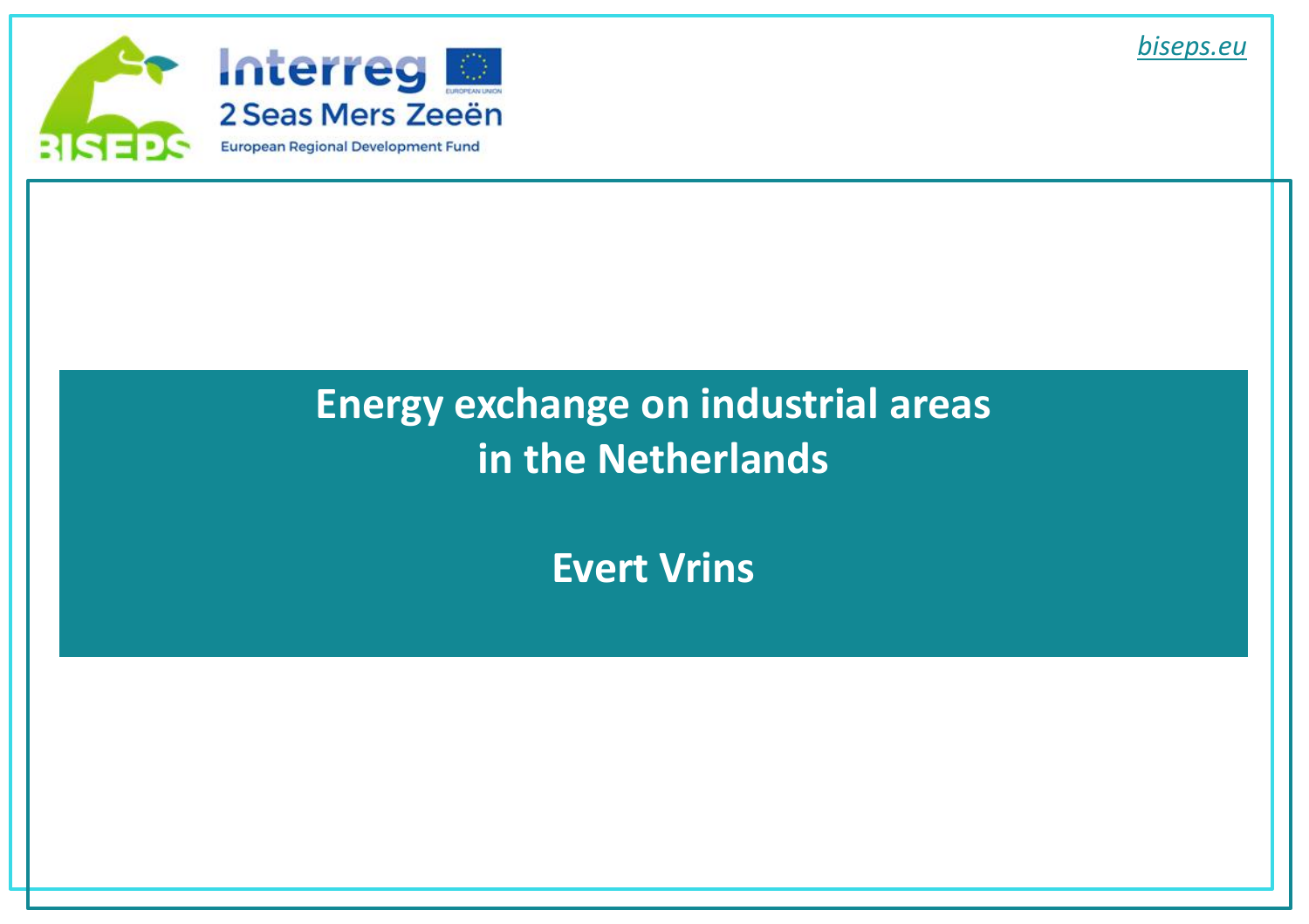

#### **Energy exchange**

# 1 Heat exchange

- heat law (only for small users)
- heat exchange between companies is free



- no regulations on DC
- electricity law for AC



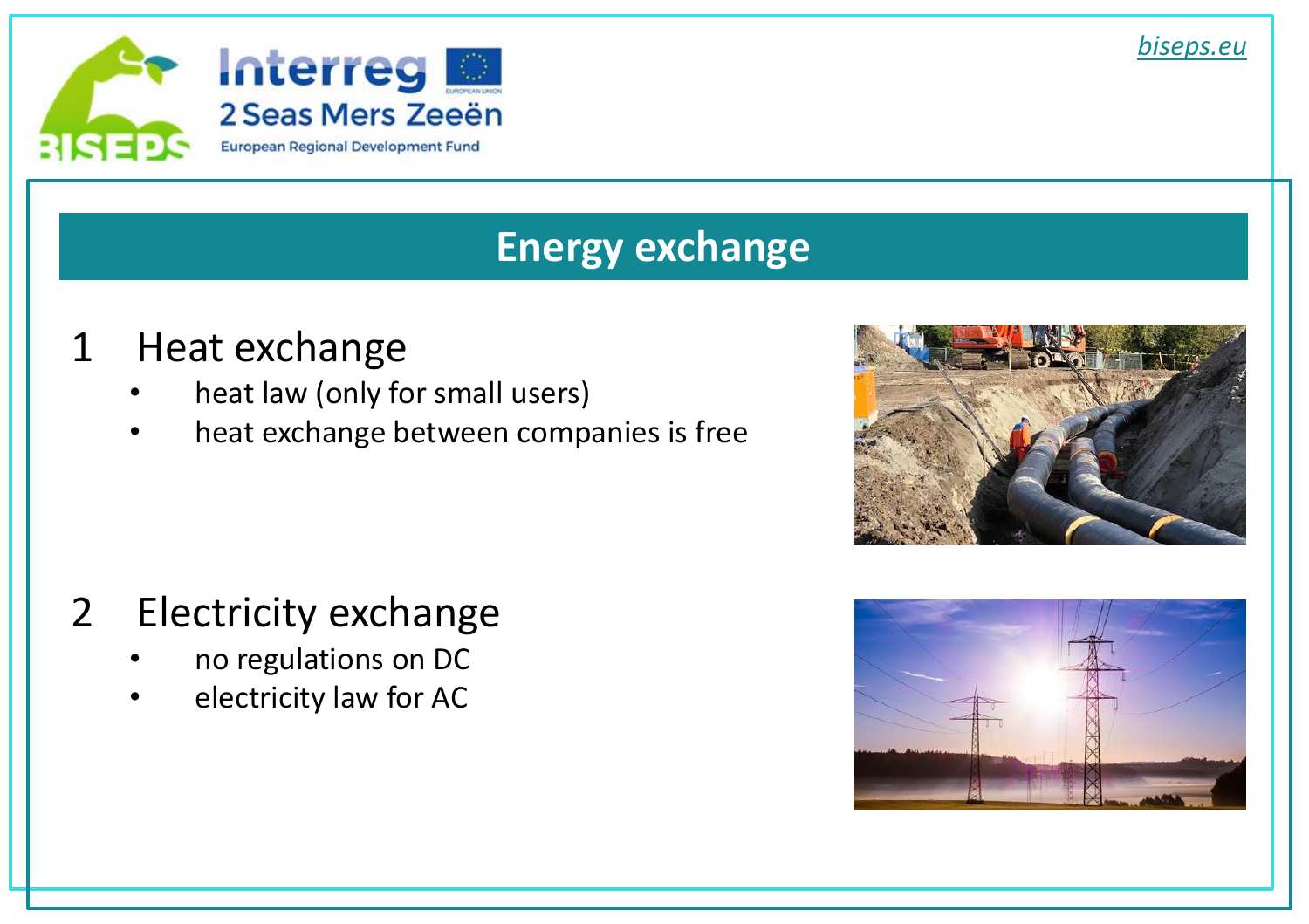

#### **Heat exchange**

- 1 No legal restrictions for industrial exchange
- 2 Attentions points:
	- supply security (bankruptcy, relocation of companies)
	- managing of the network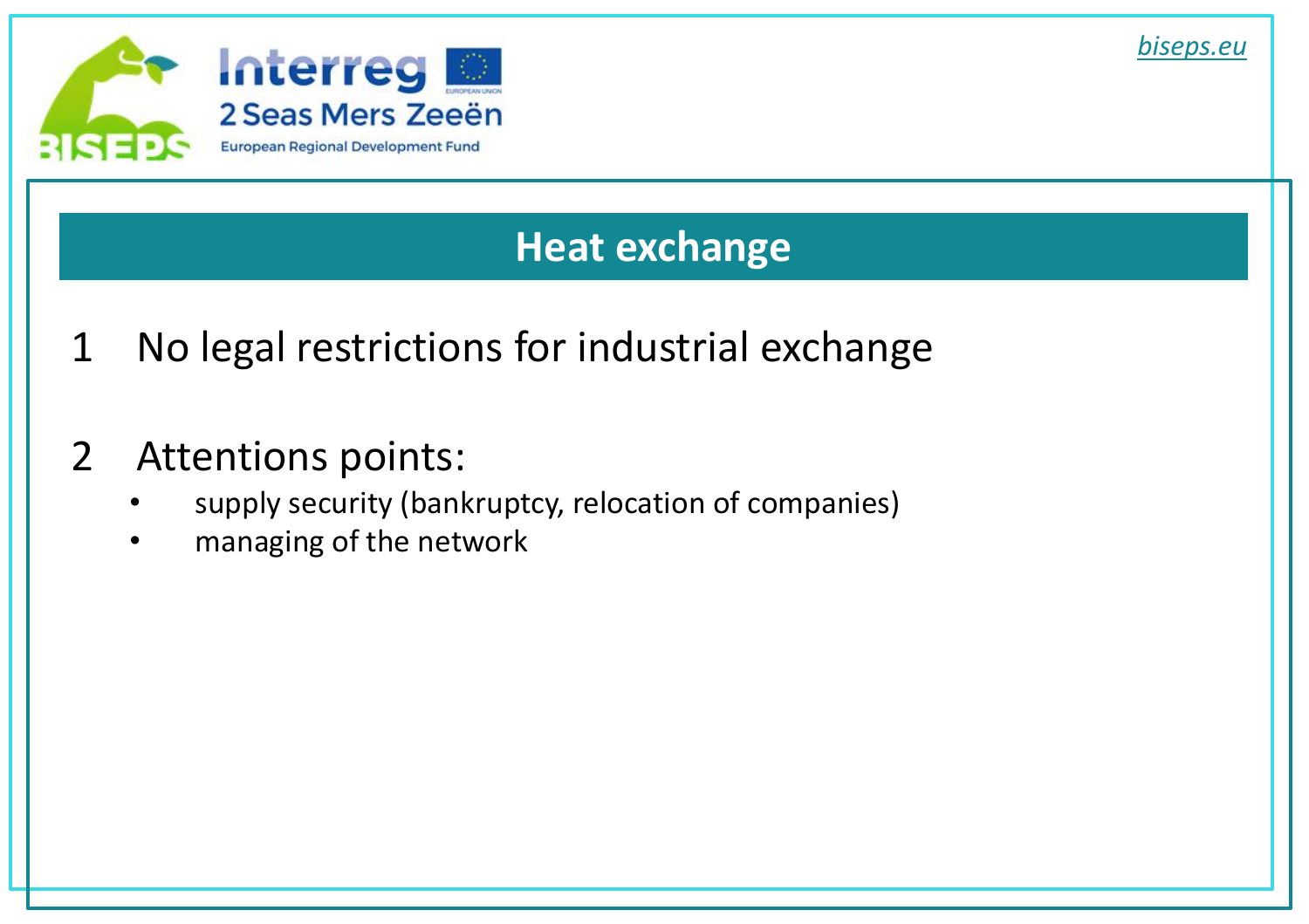

### **Electricity exchange**

# 1 DC exchange

- no limitations
- DC solar of wind energy exchange
- DC battery storage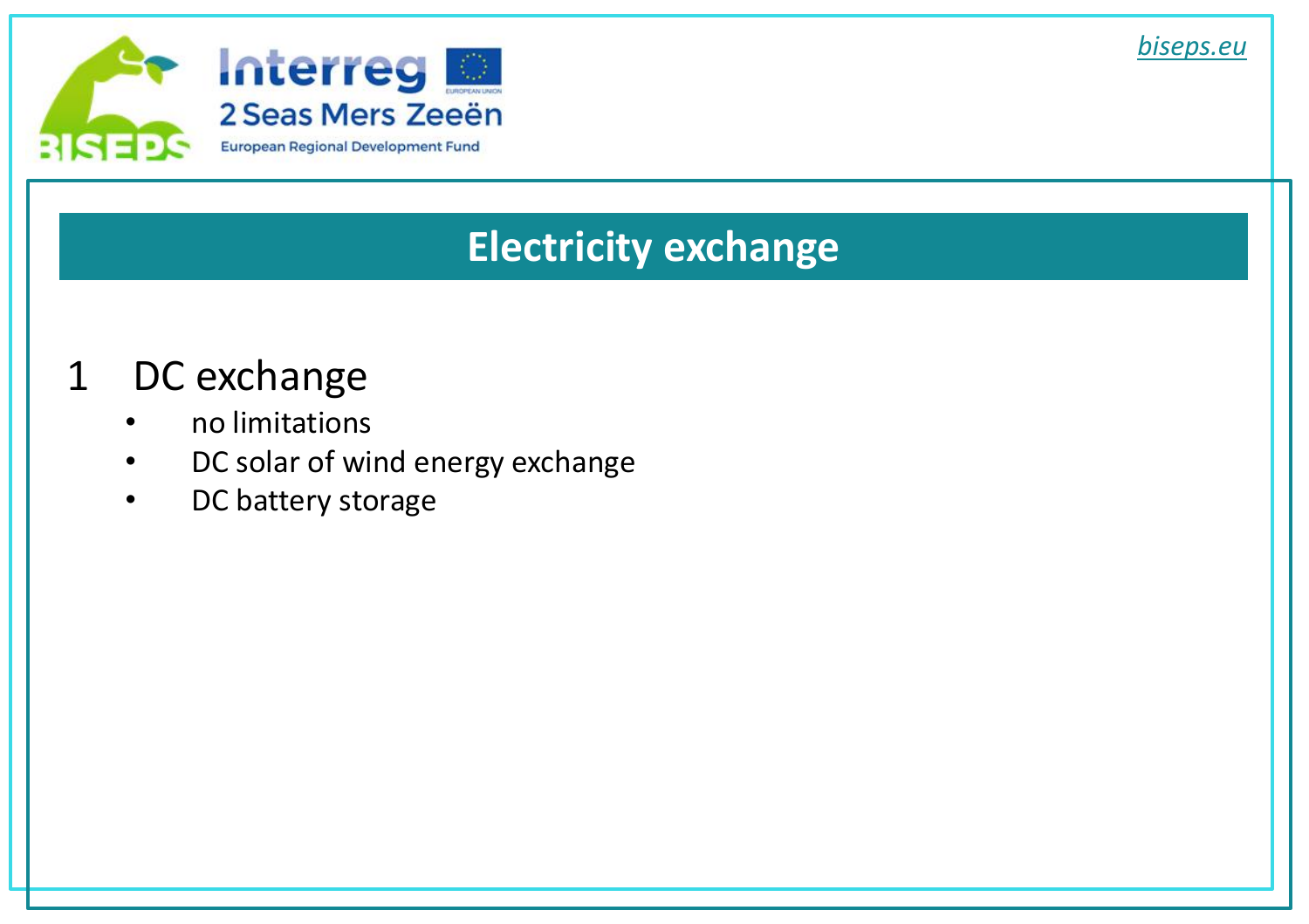

### **Electricity exchange**

# 1 AC exchange

- electricity law
- exchange only via the grid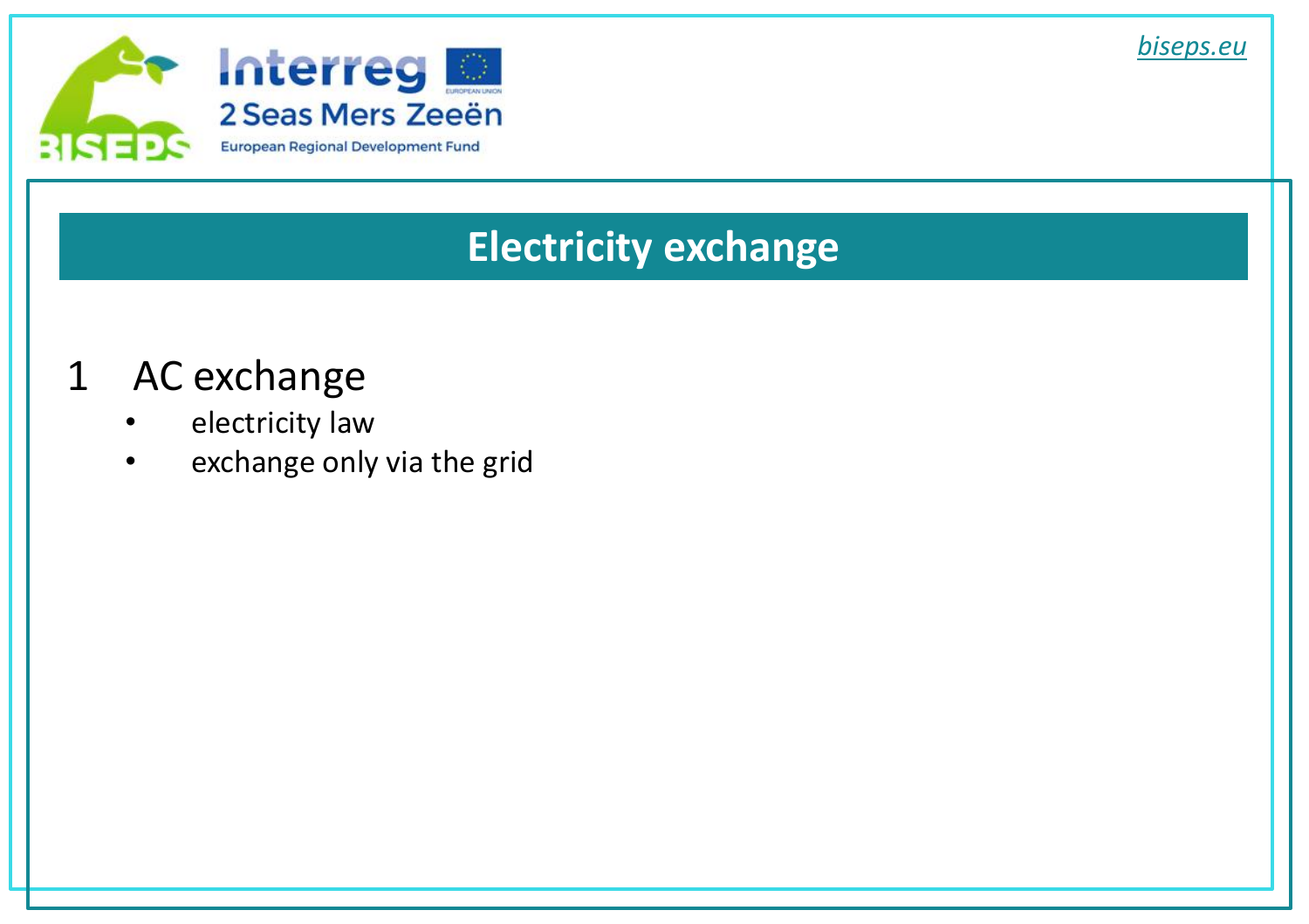

### **Electricity exchange**

- 1 One connection for each property (real estate)
	- building and surrounding terrain
	- more proporties (whole business park) on one connection is not possible
	- only with experimental status

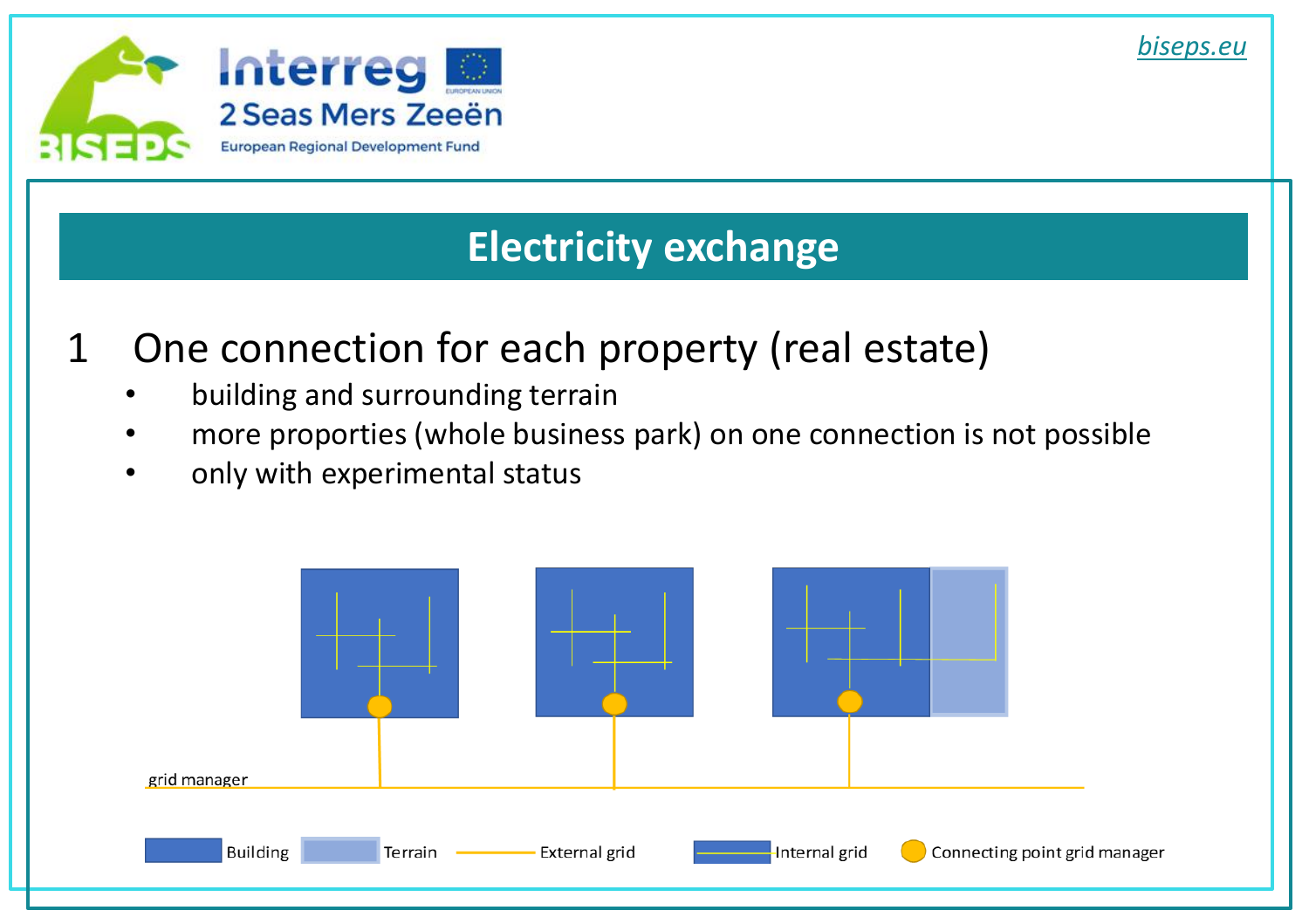

# **Electricity exchange**

### 1 New legislation

- different allocation points within one connection
- solar PV, charging staion, heat pump, single machine
- extra supplier
- extra costumer

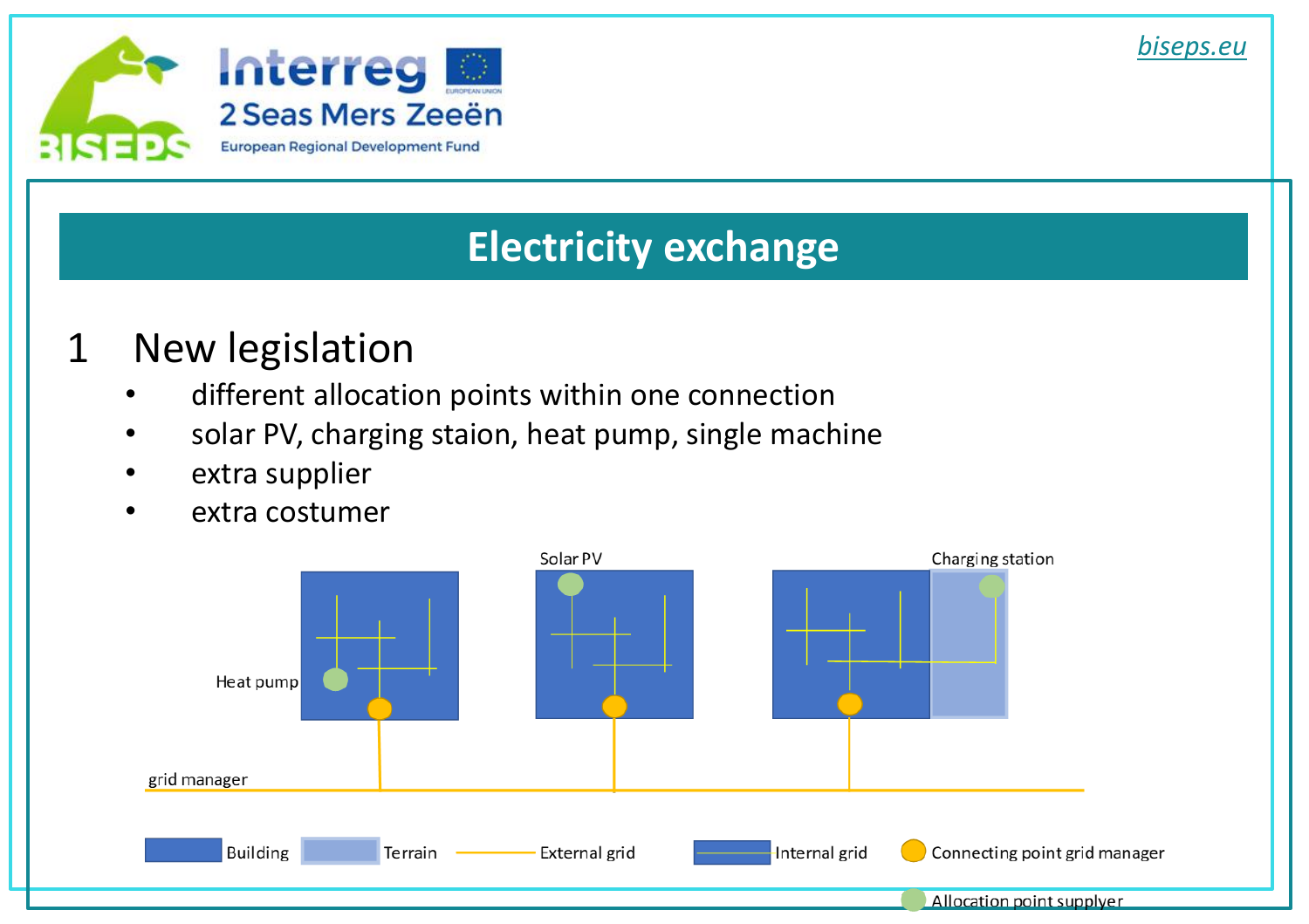

### **Electricity exchange**

- 1 Exchange of energy via the supplier
	- Supplier **buys** electricity from solar PV of wind
	- Supplier **delivers** to heat pump, charging station, households

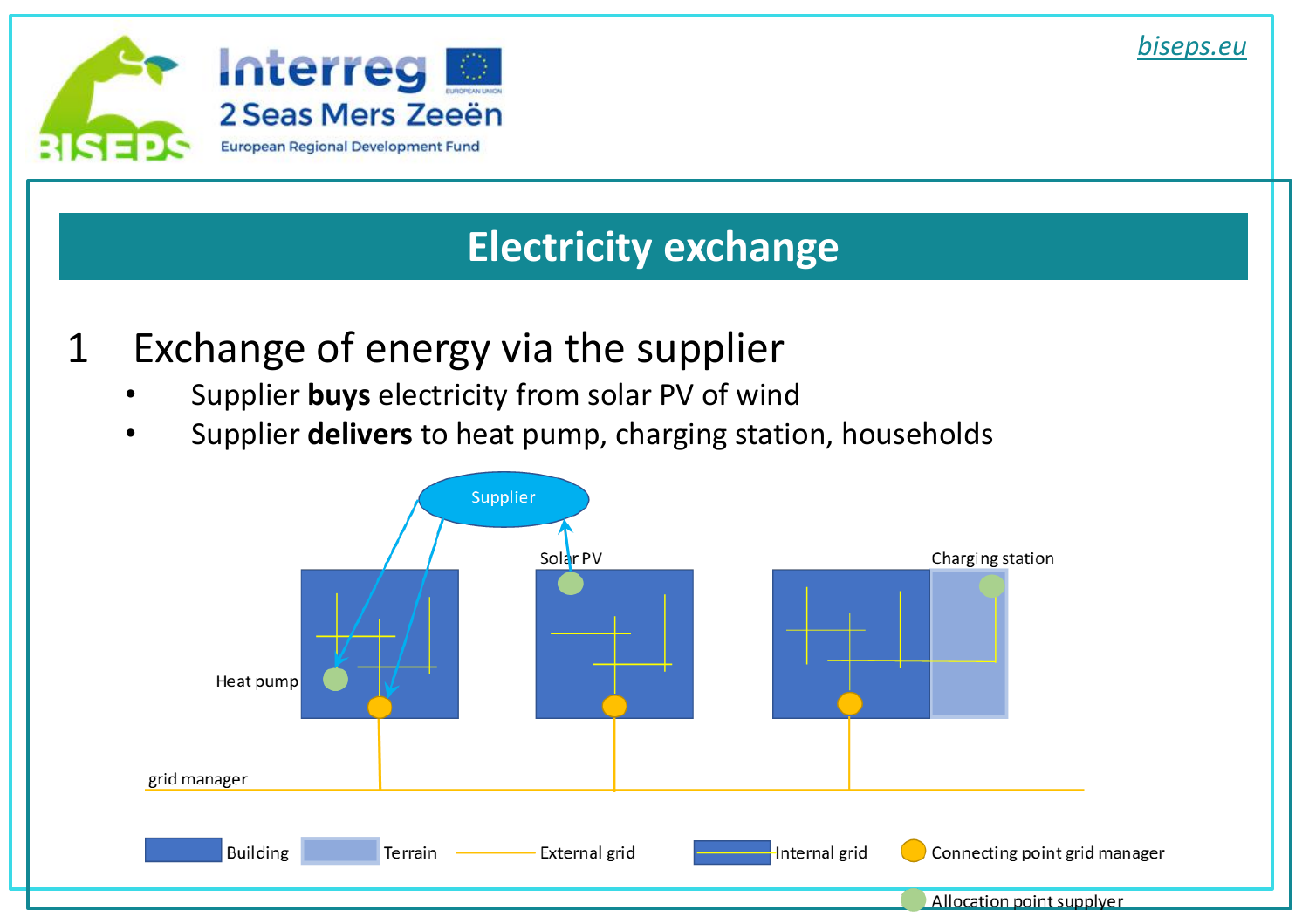

# **Electricity exchange**

# 1 In summary

- not possible
	- electricity exchange through direct lines
	- exchange via existing grid (you need an energy company in between)
- possible
	- exchange via a supplier (sell and buy as green energy)
	- postal code rose (investment in RE and delivering behind the meter)
	- financial participation with financial return
	- decentralized production with financial participation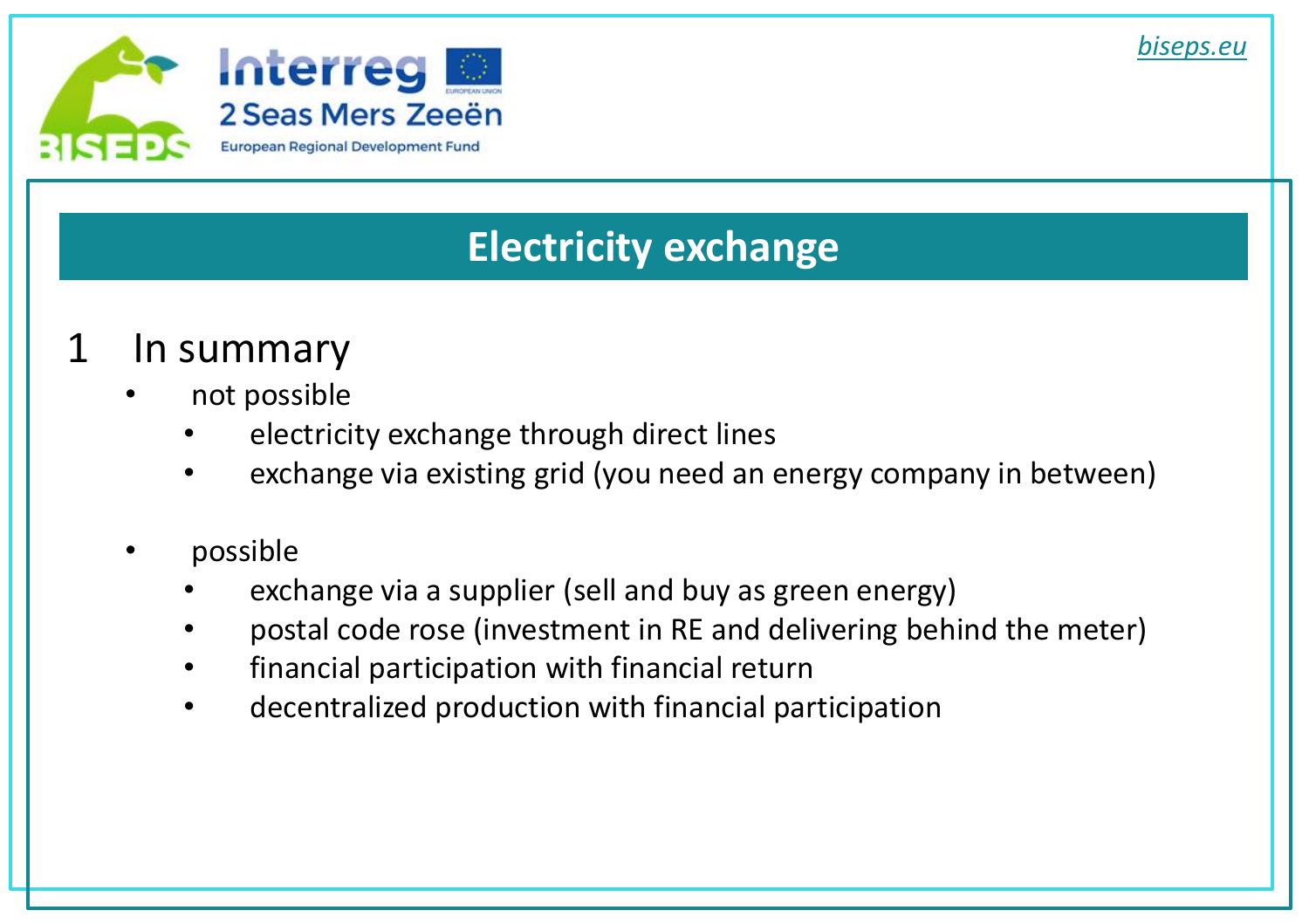

#### **Impact of measures**

### 1 Postal code rose

- postal code rose:
	- in 2016 in NL 23 projects for households and SME with approximately 5 MWp solar PV and 1.200 participants (4.000 MWh)
- SDE+ funding:
	- In 2016  $\epsilon$  12 billion of funding for 15 years period
	- Spring 2017 ( $\epsilon$  6 billion) 4.386 projects with 2.354 MWp solar PV (1.883.200 MWh)